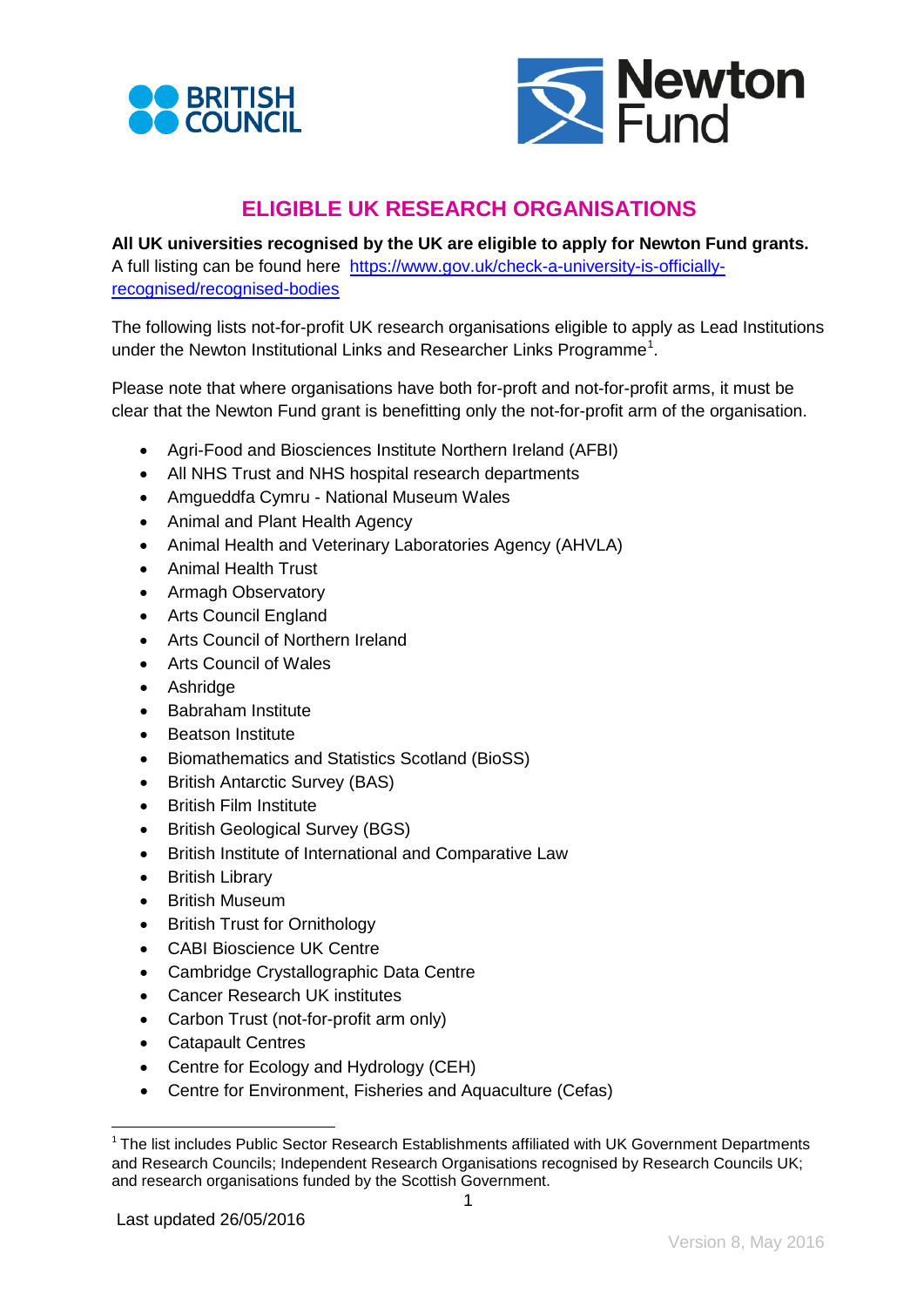- Chatham House
- Clinical Sciences Centre (CSC)
- Creative Scotland
- Daresbury Laboratory (DL)
- Defence Science and Technology Laboratory (DSTL)
- Diamond Light Source Ltd
- East Malling Research
- European Bioinformatics Institute (EBI)
- English Heritage
- European Southern Observatory
- European Synchrotron Radiation Facility
- Fisheries Research Services (FRS)
- Food and Environment Research Agency (Fera)
- Forensic Science Service (FSS)
- Game and Wildlife Conservation Trust
- Health and Safety Laboratory (HSL)
- Health Protection Agency (HPA)
- HR Wallingford Group Ltd
- Hydrographics Office
- James Hutton Institute
- Imanova Limited
- Imperial War Museum
- Institute for European Environmental Policy
- Institute for Fiscal Studies
- Institute of Development Studies (IDS)
- Institute of Food Research
- Institute of Occupational Medicine
- International Institute for Environment and Development (IIED)
- Isis Innovation
- James Hutton Institute
- John Innes Centre
- Laboratory of Molecular Biology (LMB)
- Marine Biological Association
- Marine Fisheries Agency (MFA)
- Moredun Research Institute
- Museum Libraries and Archives Council
- Museum of London Archaeology
- National Archives
- National Centre for Social Research
- National Galleries of Scotland
- National Gallery
- National Institute for Biological Standards and Control (NIBSC)
- National Institute for Health and Care Excellence (NICE), including NICE International
- National Institute for Medical Research (NIMR)
- National Institute of Agricultural Botany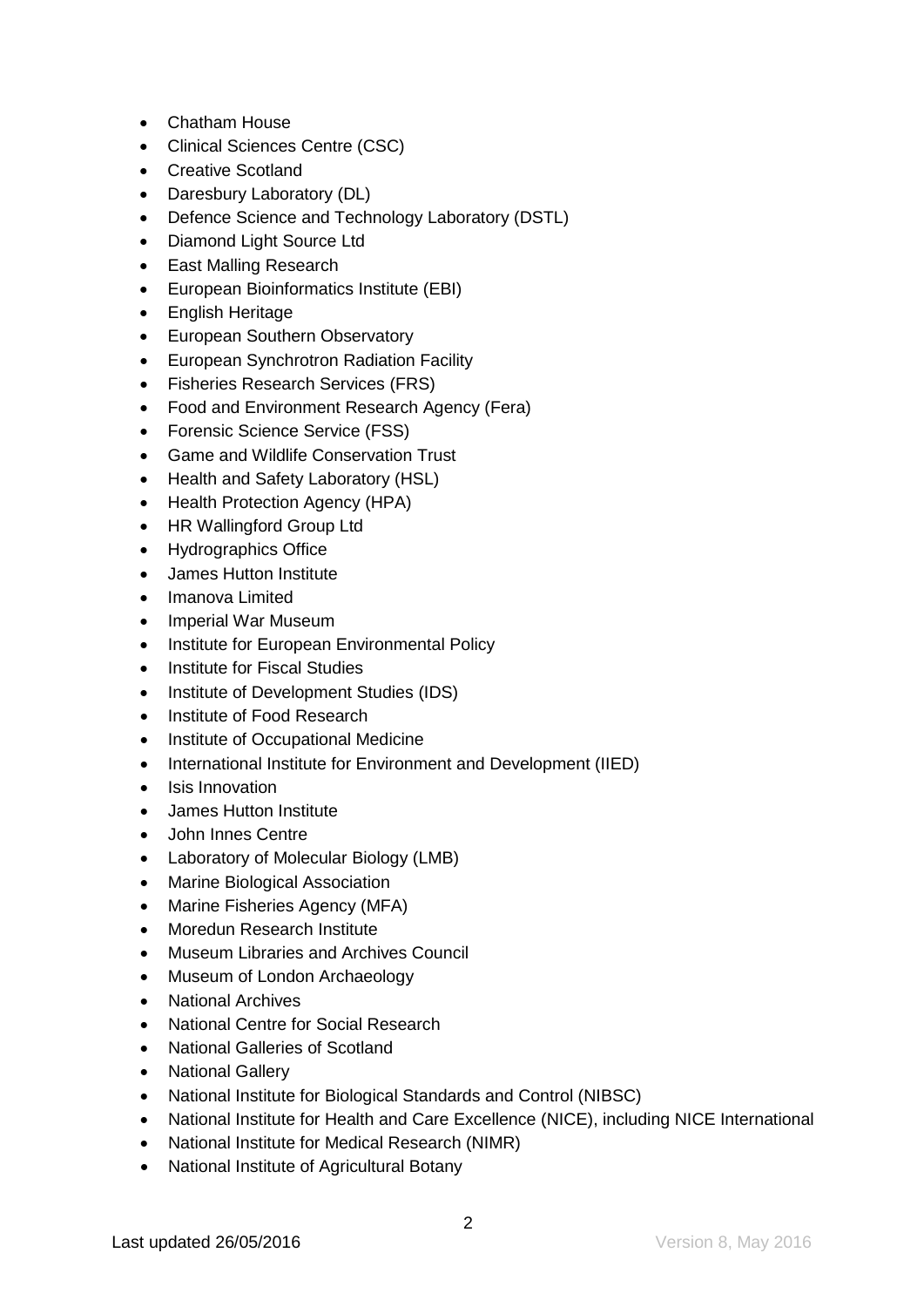- National Institute of Economic and Social Research
- National Library of Scotland
- National Museum Wales
- National Museums Liverpool
- National Museums of Scotland
- National Oceanography Centre (NOC)
- National Physical Laboratory
- National Police Improvement Agency (NPIA)
- National Portrait Gallery
- Natural History Museum
- Overseas Development Institute (ODI)
- Pharmacy Research UK (PRUK)
- Pirbright Institute (formerly Institute for Animal Health)
- Plymouth Marine Laboratories
- Proudman Oceanographic Laboratory
- Public Health England (PHE)
- RAND Europe Community Interest Company
- Rothamsted Research
- Rowett Institute of Nutrition and Health
- Royal Botanic Garden, Edinburgh
- Royal Botanic Gardens, Kew
- Royal Commission on the Ancient and Historical Monuments of Scotland
- Royal Museums Greenwich (formerly known as the National Maritime Museum)
- Royal Society for the Protection of Birds
- Rutherford Appleton Laboratory (includes Chilbolton) (RAL)
- Science Museum Group (formerly known as the National Museum of Science and Industry)
- Scotland's Rural College (SRUC)
- Scottish Arts Council
- Scottish Association for Marine Science (SAMS)
- Scottish Institute for Research in Economics (SIRE)
- Sir Alister Hardy Foundation for Ocean Sciences
- Sir John Soane's Museum
- Sport England
- Tate Galleries
- Tavistock Institute
- The Genome Analysis Centre (TGAC)
- The Isaac Newton Group of Telescopes (ING)
- The Joint Astronomy Centre (JAC)
- The Met Office
- The National Maritime Museum
- The Natural History Museum
- The Sainsbury Laboratory (TSL)
- The Victoria and Albert Museum
- The Welding Institute (TWI)